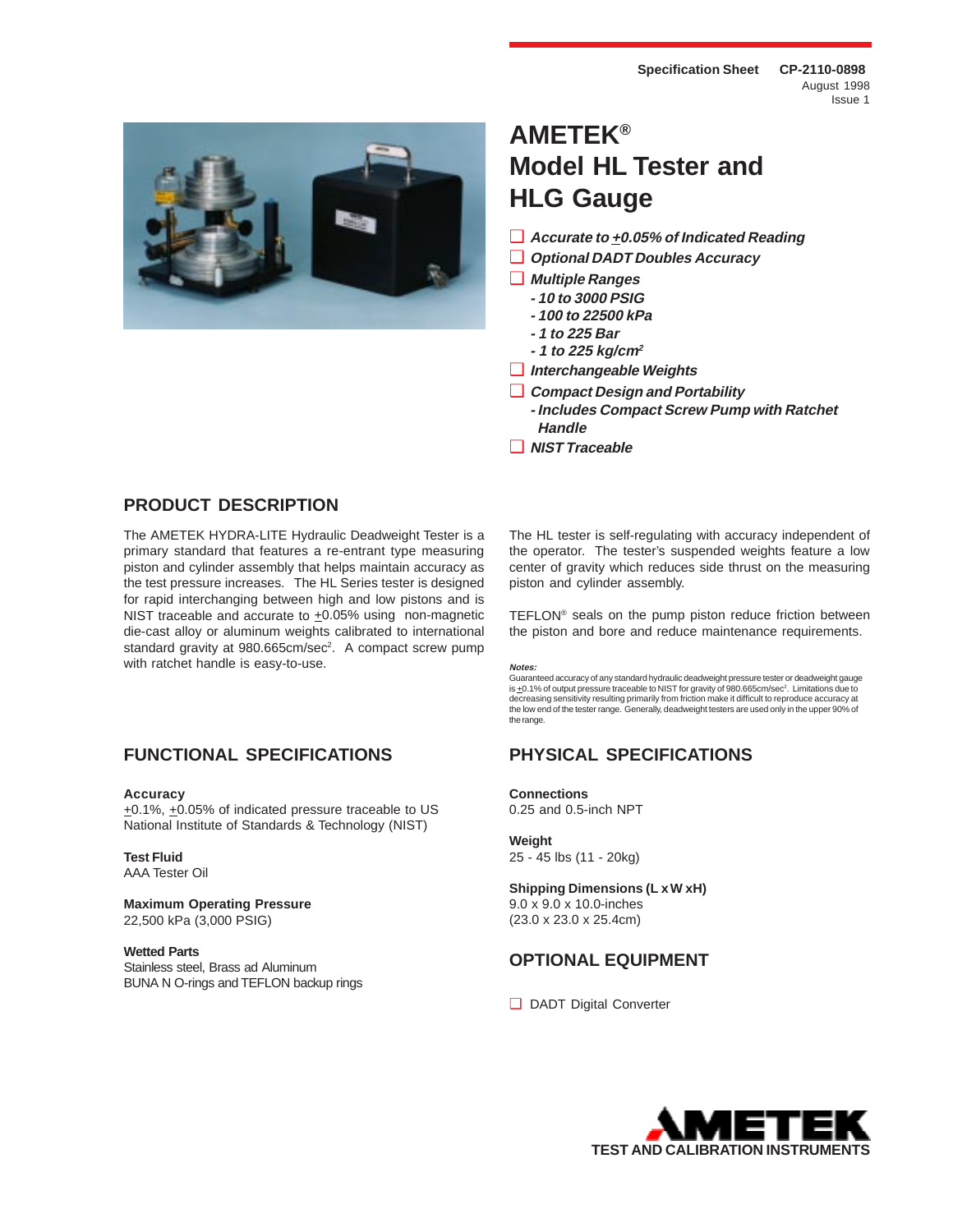#### **MODEL HL HYDRAULIC DEADWEIGHT TESTER**

#### **Order Number Description**

**Range, Accuracy and Weight Set Number (See Chart for Details on Weight Sets)**

| $HL-2$<br>$HL-2-1$   | 0.1 PSI Minimum Increment, 0.05 Inch <sup>2</sup> Piston Area<br>10 - 200 PSI, +0.1% accuracy, Weight Set No. 1<br>10 - 200 PSI, +0.05% accuracy, Weight Set No. 1                    |
|----------------------|---------------------------------------------------------------------------------------------------------------------------------------------------------------------------------------|
| $HL-4$               | 10 - 400 PSI, +0.1% accuracy, Weight Set No. 2                                                                                                                                        |
| $HL-4-1$             | 10 - 400 PSI, +0.05% accuracy, Weight Set No. 2                                                                                                                                       |
| $HL-6$               | 10 - 600 PSI, ±0.1% accuracy, Weight Set No. 3                                                                                                                                        |
| HL-6-1               | 10 - 600 PSI, +0.05% accuracy, Weight Set No. 3                                                                                                                                       |
| $HL-10$<br>$HL-10-1$ | 0.5 PSI Minimum Increment, 0.01 Inch <sup>2</sup> Piston Area<br>50 - 1000 PSI, +0.1% accuracy, Weight Set No. 1<br>50 - 1000 PSI, +0.05% accuracy, Weight Set No. 1                  |
| <b>HL-20</b>         | 50 - 2000 PSI, +0.1% accuracy, Weight Set No. 2                                                                                                                                       |
| HL-20-1              | 50 - 2000 PSI, +0.05% accuracy, Weight Set No. 2                                                                                                                                      |
| HL-30                | 50 - 3000 PSI, +0.1% accuracy, Weight Set No. 3                                                                                                                                       |
| HL-30-1              | 50 - 3000 PSI, +0.05% accuracy, Weight Set No. 3                                                                                                                                      |
| /C                   | <b>NIST Certification Data</b><br>Add suffix "/C" for optional NIST Traceable Calibration Data                                                                                        |
| $HL-10-1/C$          | Sample Order Number<br>HL Deadweight Tester with a 50 - 1000 PSI range (0.5 PSI Minimum<br>increment, 0.01 inch2 piston area) supplied with NIST Data and<br>protective carrying case |

**Notes:**

For low pressure applications (inches or cm H<sub>2</sub>O), the pneumatic tester is calibrated to give noted accuracies referenced to 20°C per ISA recommended practices. Calibration to 60°F per AGA standards is available on special order.



# **AMETEK® DADT Deadweight Tester Digital Converter**

The Model DADT Converter is a pre-programmed digital accessory which corrects for ambient conditions and inherent errors associated with any hydraulic or pneumatic deadweight tester applications- specific gravity of your location, masses of the weights, weight set buoyancy in the air which is effected by relative humidity and temperature effects. The instrument eliminates most measurement errors by calculating the NIST formula provided on Test III data. The Model DADT converter can automatically correct for these errors so that your hydraulic or pneumatic deadweight tester delivers an accuracy of  $±0.0125%$  or better.

**Notes:**

For low pressure applications (inches or cm H<sub>2</sub>O), the pneumatic tester is calibrated to give noted accuracies referenced to 20°C per ISA recommended practices. Calibration to 60°F per AGA standards is available on special order.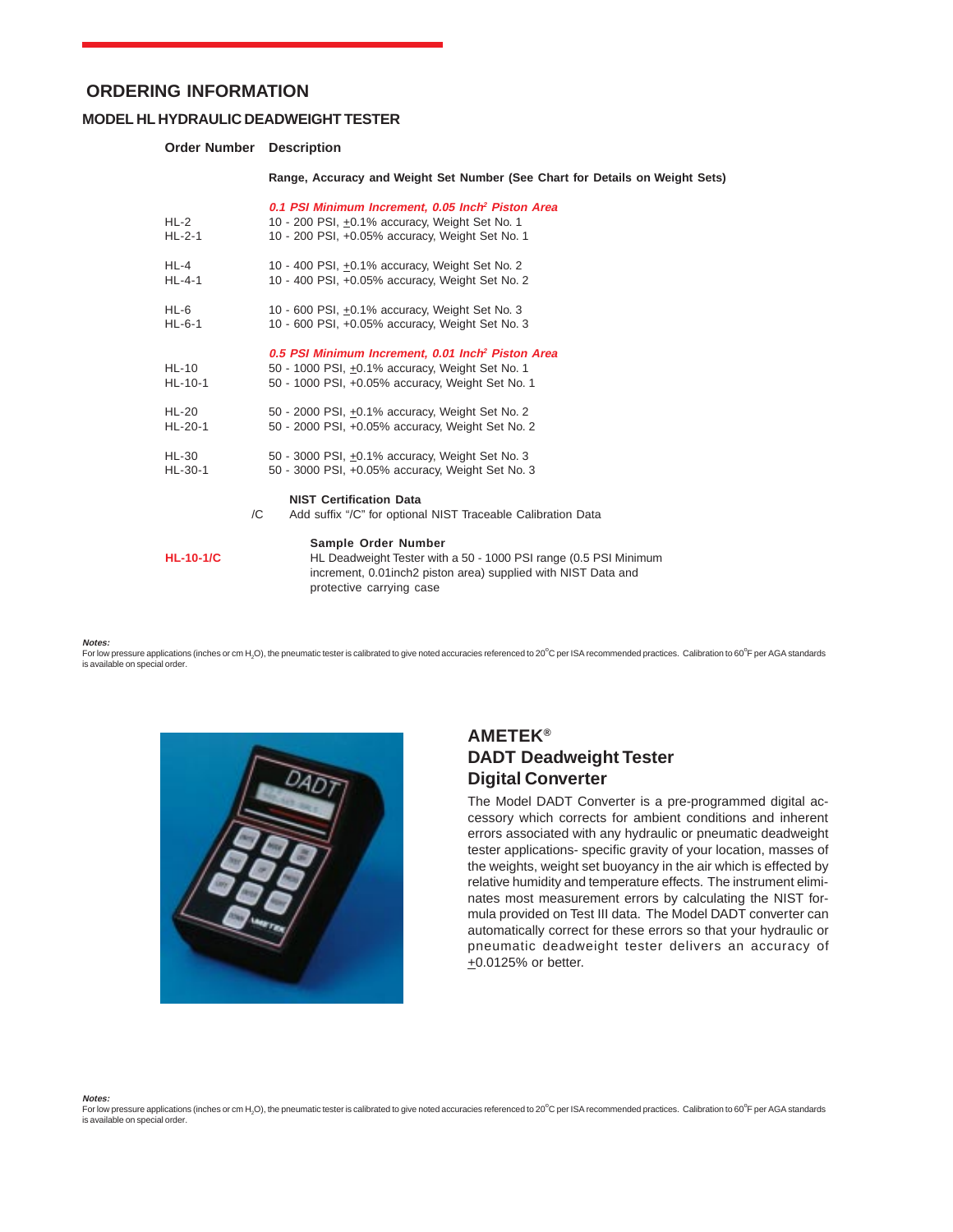# **AMETEK® Model HLG Deadweight Gauge**

- ❑ **Accurate to +0.05% of Indicated Reading**
- ❑ **Optional DADT Doubles Accuracy**
- ❑ **Multiple Ranges in PSI, kPa, kg/cm<sup>2</sup> and Bar**
- ❑ **Interchangeable Weights**
- ❑ **Compact Design and Portability**
- ❑ **Overhung Weight Carrier Improves Accuracy**
- ❑ **Positive Over-pressure Protection Prevents Piston Damage**
- ❑ **Converts Easily to a Deadweight Tester**
- ❑ **NIST Traceable**



# **PRODUCT DESCRIPTION**

The AMETEK HYDRA-LITE HLG Gauge is a precision, portable instrument used to accurately measure pressure in field conditions. Standard accuracy is  $\pm$ 0.1% of indicated pressure traceable to the U.S. National Institute of Standards and Technology (NIST). The instrument may also be specified with +0.05% accuracy. Accuracies can further be improved with the use of an optional DADT digital converter.

The HLG gauge is extremely portable with all components supplied in a protective carryng case. The entire unit, including case, is only 9.0 x 9.0 x 10-inches (22.9 x 22.9 x 25.4cm).

# **FUNCTIONAL SPECIFICATIONS PHYSICAL SPECIFICATIONS**

**Accuracy**

+0.1%, +0.05% of indicated pressure traceable to US National Institute of Standards & Technology (NIST)

**Test Fluid** AAA Tester Oil

**Maximum Operating Pressure** 3,000 PSIG (22,500 kPa)

#### **Wetted Parts**

Stainless steel, Brass and Aluminum BUNA N O-rings and TEFLON backup rings

The instrument comes with interchangeable weights of hard, non-magnetic cast alloy, aluminum or stainless steel. Weights are suspended using an overhung weight carrier which lowers the center of gravity of the weights and reduces side thrust and friction on the measuring piston and cylinder assembly, thus improving measuriement accuracy. The measuring pistion assembly features positive over-pressure protection so that the vertical movement of the measuring piston assembly is restricted by a piston cap. This positive stop will prevent the piston from damage due to accidental removal of the weights when pressurized.

**Connections** 0.25 and 0.5-inch NPT

**Weight** 25 - 45 lbs (11 - 20kg)

**Shipping Dimensions (L x W xH)** 9.0 x 9.0 x 10.0-inches (23.0 x 23.0 x 25.4cm)

# **OPTIONAL EQUIPMENT**

❑ DADT Digital Converter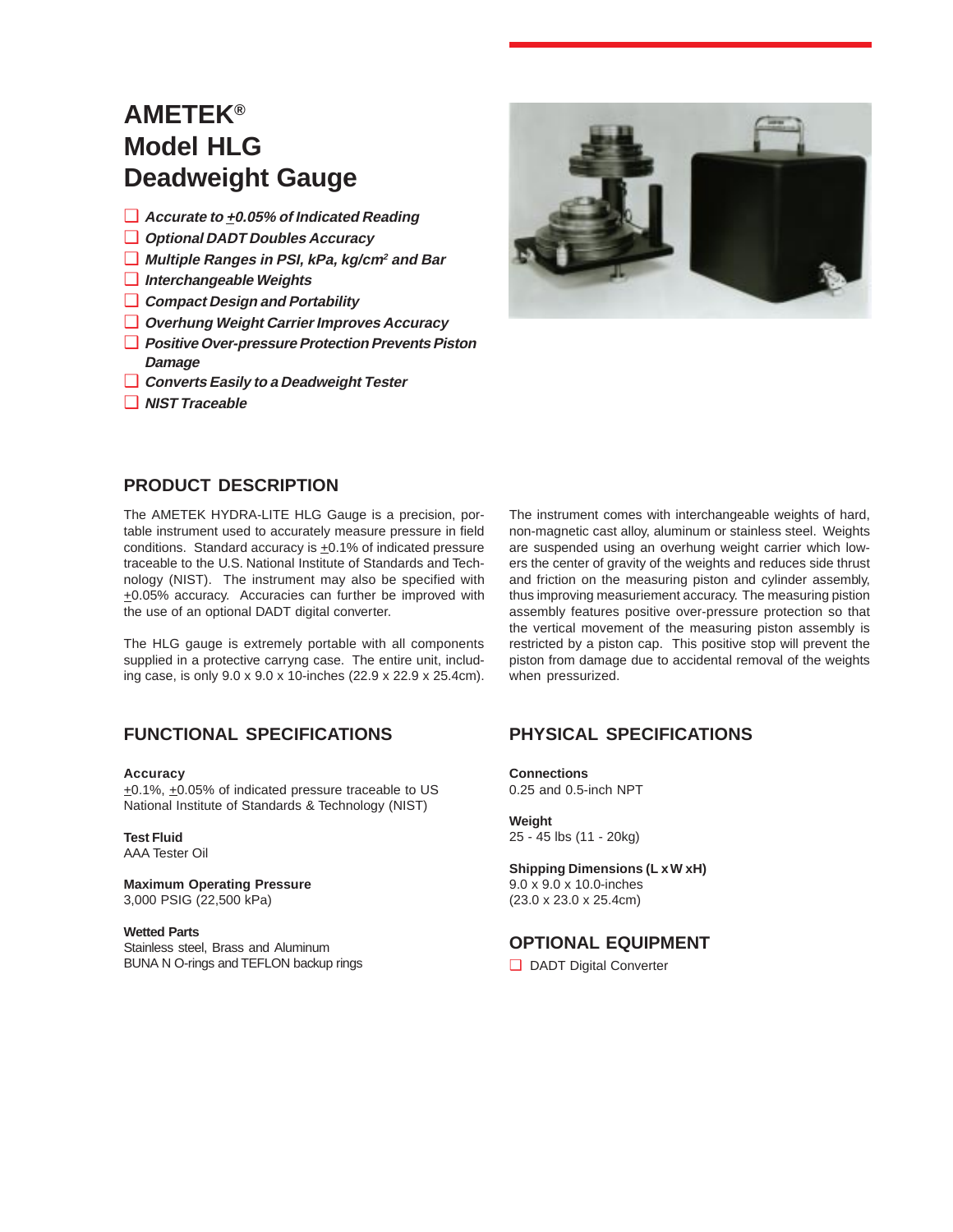### **HYDRA-LITE HLG DEADWEIGHT GAUGE (PSI)**

#### **Order Number Description**

**Single Range, Accuracy and Weight Set Number (See Chart for Details on Weight Sets)**

| HLG-2<br><b>HLG-2-1</b>     | 0.1 PSI Minimum Increment, 0.05 Inch <sup>2</sup> Piston Area<br>10 - 200 PSI, +0.1% accuracy, Weight Set No. 1<br>10 - 200 PSI, +0.05% accuracy, Weight Set No. 1   |
|-----------------------------|----------------------------------------------------------------------------------------------------------------------------------------------------------------------|
| HLG-4                       | 10 - 400 PSI, +0.1% accuracy, Weight Set No. 2                                                                                                                       |
| <b>HLG-4-1</b>              | 10 - 400 PSI, +0.05% accuracy, Weight Set No. 2                                                                                                                      |
| HLG-6                       | 10 - 600 PSI, +0.1% accuracy, Weight Set No. 3                                                                                                                       |
| <b>HLG-6-1</b>              | 10 - 600 PSI, +0.05% accuracy, Weight Set No. 3                                                                                                                      |
| $HLG-10$<br><b>HLG-10-1</b> | 0.5 PSI Minimum Increment, 0.01 Inch <sup>2</sup> Piston Area<br>50 - 1000 PSI, +0.1% accuracy, Weight Set No. 1<br>50 - 1000 PSI, +0.05% accuracy, Weight Set No. 1 |
| $HLG-20$                    | 50 - 2000 PSI, +0.1% accuracy, Weight Set No. 2                                                                                                                      |
| <b>HLG-20-1</b>             | 50 - 2000 PSI, +0.05% accuracy, Weight Set No. 2                                                                                                                     |
| $HLG-30$                    | 50 - 3000 PSI, +0.1% accuracy, Weight Set No. 3                                                                                                                      |
| <b>HLG-30-1</b>             | 50 - 3000 PSI, +0.05% accuracy, Weight Set No. 3                                                                                                                     |
|                             | <b>NIST Certification Data</b><br>Add suffix "/C" for optional NIST Traceable Calibration Data<br>/C                                                                 |
| <b>HLG-20-1/C</b>           | Sample Order Number<br>HLG Deadweight Gauge, 50 - 2000 PSI range (minimum 0.5 PSI increment), Alloy Weights,<br>+0.05% accuracy with NIST data                       |

| <b>Order Number</b>       | <b>Description</b>                                                                                                                                                                                              |
|---------------------------|-----------------------------------------------------------------------------------------------------------------------------------------------------------------------------------------------------------------|
|                           | Dual Range, Accuracy and Weight Set Number (See Chart for Details on Weight Sets)                                                                                                                               |
| HLG-12<br><b>HLG-12-1</b> | 0.1 and 0.5 PSI Minimum Increment, 0.01 and 0.05 Inch <sup>2</sup> Piston Area<br>10 - 200 and 50 - 1000 PSI, +0.1% accuracy, Weight Set No. 1<br>10 - 200 and 50 - 1000 PSI, +0.05% accuracy, Weight Set No. 1 |
| HLG-24<br><b>HLG-24-1</b> | 10 - 400 and 50 - 2000 PSI, +0.1% accuracy, Weight Set No. 2<br>10 - 400 and 50 - 2000 PSI, +0.05% accuracy, Weight Set No. 2                                                                                   |
| HLG-36<br><b>HLG-36-1</b> | 10 - 600 and 50 - 3000 PSI, +0.1% accuracy, Weight Set No. 3<br>10 - 600 and 50 - 3000 PSI, +0.05% accuracy, Weight Set No. 3                                                                                   |
| /C                        | <b>NIST Certification Data</b><br>Add suffix "/C" for optional NIST Traceable Calibration Data                                                                                                                  |
| <b>HLG-12</b>             | Sample Order Number<br>HLG Deadweight Gauge, 10 - 200 and 50 - 1000 PSI range (minimum 0.01 and 0.5 PSI<br>increment), Alloy Weights, +0.1% accuracy                                                            |

**1**

**3 2**

#### **Weight Sets for Model HLG Gauge (PSI)**

| Weight<br>Set | PSI per 0.1-inch <sup>2</sup> Piston Area |  |  |                           |    |     |     |            |  |  |  |  |  |
|---------------|-------------------------------------------|--|--|---------------------------|----|-----|-----|------------|--|--|--|--|--|
| <b>Number</b> | .5                                        |  |  | 10                        | 50 | 200 | 500 | <b>PSI</b> |  |  |  |  |  |
|               |                                           |  |  | 5                         |    |     |     |            |  |  |  |  |  |
| 2             |                                           |  |  | 5                         |    |     |     |            |  |  |  |  |  |
| 3             |                                           |  |  | 5                         |    |     |     |            |  |  |  |  |  |
|               |                                           |  |  | Number of weights in set. |    |     |     |            |  |  |  |  |  |

**PSI per 0.1-inch2 Piston Area .1 .2 1 2 10 40 100** 1415340 1415342 1415344 **PSI**

Note: Weight sets for PSI ranges are of hard, non-magnetic, zinc alloy.

Number of weights in set.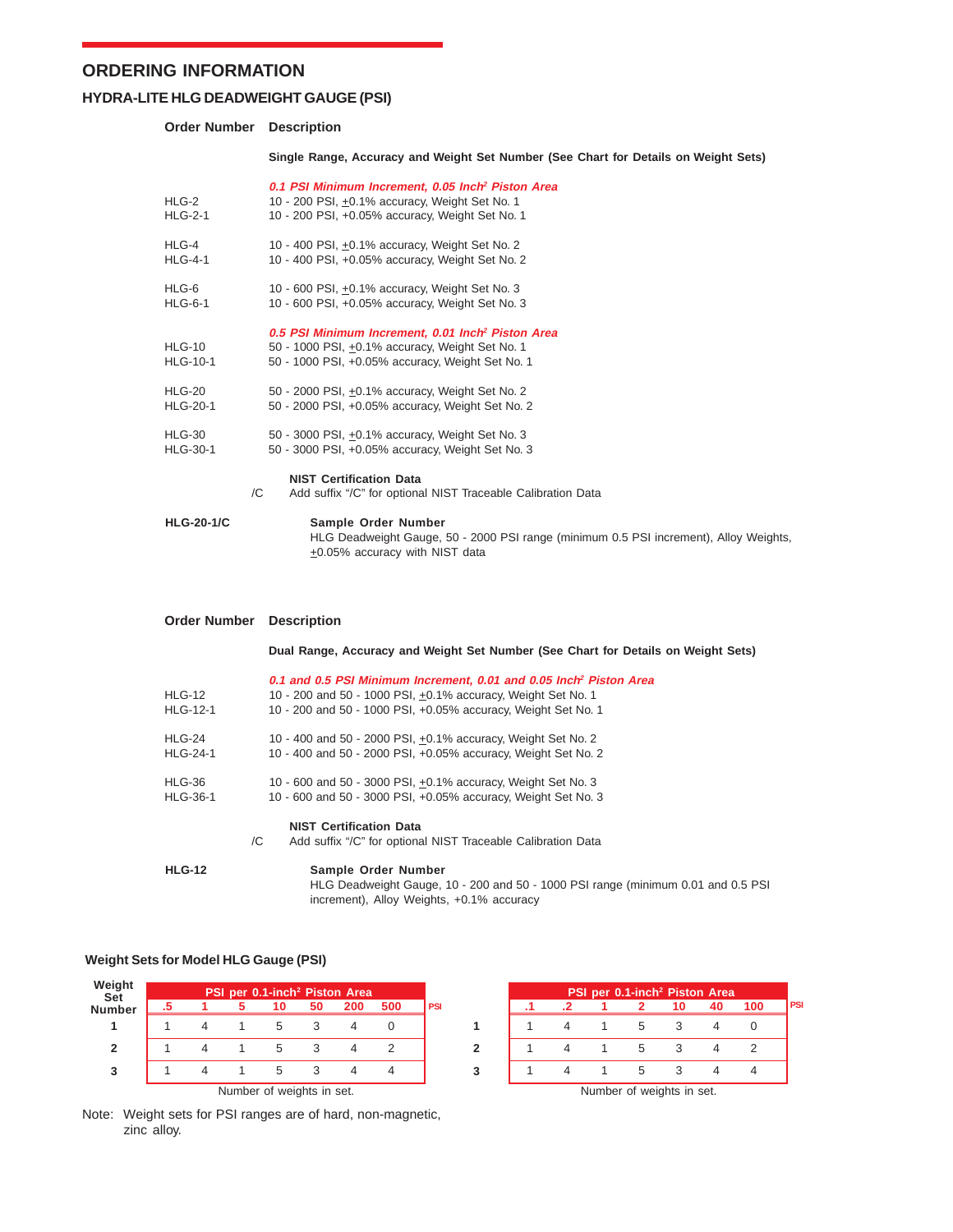#### **HYDRA-LITE HLG DEADWEIGHT GAUGE (kg/cm2 )**

#### **Order Number Description**

**Single Range, Accuracy and Weight Set Number (See Chart for Details on Weight Sets)**

| <b>Order Number</b>                  | <b>Description</b>                                                                                                                                                                                                     |
|--------------------------------------|------------------------------------------------------------------------------------------------------------------------------------------------------------------------------------------------------------------------|
| <b>HLG-150M-1/C</b>                  | Sample Order Number<br>HLG Deadweight Gauge, 5 - 150 kg/cm <sup>2</sup> range (minimum 0.025 kg/cm <sup>2</sup> increment),<br>Stainless Steel Weights, +0.05% accuracy with NIST data                                 |
| /C                                   | <b>NIST Certification Data</b><br>Add suffix "/C" for optional NIST Traceable Calibration Data                                                                                                                         |
| <b>HLG-225M</b><br><b>HLG-225M-1</b> | 5 - 225 kg/cm <sup>2</sup> , $\pm$ 0.1% accuracy, Weight Set No. 3M<br>5 - 225 kg/cm <sup>2</sup> , +0.05% accuracy, Weight Set No. 3M                                                                                 |
| <b>HLG-150M</b><br><b>HLG-150M-1</b> | 5 - 150 kg/cm <sup>2</sup> , $\pm$ 0.1% accuracy, Weight Set No. 2M<br>5 - 150 kg/cm <sup>2</sup> , +0.05% accuracy, Weight Set No. 2M                                                                                 |
| HLG-75M<br><b>HLG-75M-1</b>          | 0.025 kg/cm <sup>2</sup> Minimum Increment, 0.01 Inch <sup>2</sup> Piston Area<br>5 - 75 kg/cm <sup>2</sup> , ±0.1% accuracy, Weight Set No. 1M<br>5 - 75 kg/cm <sup>2</sup> , +0.05% accuracy, Weight Set No. 1M      |
| HLG-45M<br><b>HLG-45M-1</b>          | 1 - 45 kg/cm <sup>2</sup> , +0.1% accuracy, Weight Set No. 3M<br>1 - 45 kg/cm <sup>2</sup> , +0.05% accuracy, Weight Set No. 3M                                                                                        |
| HLG-30M<br><b>HLG-30M-1</b>          | 1 - 30 kg/cm <sup>2</sup> , +0.1% accuracy, Weight Set No. 2M<br>1 - 30 kg/cm <sup>2</sup> , +0.05% accuracy, Weight Set No. 2M                                                                                        |
| HLG-15M<br><b>HLG-15M-1</b>          | 0.005 kg/cm <sup>2</sup> Minimum Increment, 0.05 Inch <sup>2</sup> Piston Area<br>1 - 15 kg/cm <sup>2</sup> , $\pm$ 0.1% accuracy, Weight Set No. 1M<br>1 - 15 kg/cm <sup>2</sup> , +0.05% accuracy, Weight Set No. 1M |

#### **Dual Range, Accuracy and Weight Set Number (See Chart for Details on Weight Sets)**

| HLG-90M<br><b>HLG-90M-1</b>          | 0.005 and 0.025 kg/cm <sup>2</sup> Minimum Increment, 0.01 and 0.05 Inch <sup>2</sup> Piston Area<br>1 - 15 and 5 - 75 kg/cm <sup>2</sup> , +0.1% accuracy, Weight Set No. 1M<br>1 - 15 and 5 - 75 kg/cm <sup>2</sup> , +0.05% accuracy, Weight Set No. 1M |
|--------------------------------------|------------------------------------------------------------------------------------------------------------------------------------------------------------------------------------------------------------------------------------------------------------|
| <b>HLG-180M</b><br><b>HLG-180M-1</b> | 1 - 30 and 50 - 150 kg/cm <sup>2</sup> , $+0.1\%$ accuracy, Weight Set No. 2M<br>1 - 30 and 50 - 150 kg/cm <sup>2</sup> , $+0.05%$ accuracy, Weight Set No. 2M                                                                                             |
| <b>HLG-270M</b><br><b>HLG-270M-1</b> | 1 - 45 and 5 - 225 kg/cm <sup>2</sup> , $+0.1\%$ accuracy, Weight Set No. 3M<br>1 - 45 and 5 - 225 kg/cm <sup>2</sup> , +0.05% accuracy, Weight Set No. 3M                                                                                                 |
|                                      | <b>NIST Certification Data</b><br>Add suffix "/C" for optional NIST Traceable Calibration Data<br>/C                                                                                                                                                       |
| HLG-90M                              | Sample Order Number<br>HLG Deadweight Gauge, 1 - 15 and 5 - 75 kg/cm <sup>2</sup> range (minimum 0.005 and 0.025 kg/cm <sup>2</sup>                                                                                                                        |

#### **Weight Sets for Model HLG Gauge (kg/cm2 )**

| Weight<br><b>Set</b> |      |     |                           |  | kg/cm <sup>2</sup> per 0.1-inch <sup>2</sup> Piston Area |    |        |      |     | kg/cm <sup>2</sup> per 0.1-inch <sup>2</sup> Piston Area |  |  |        |
|----------------------|------|-----|---------------------------|--|----------------------------------------------------------|----|--------|------|-----|----------------------------------------------------------|--|--|--------|
| <b>Number</b>        | .025 | .05 | .25                       |  | 25                                                       | 50 | kg/cm2 | .005 | .01 | .05                                                      |  |  | kg/cm2 |
| 1 M                  |      |     |                           |  |                                                          |    | 1 M    |      |     |                                                          |  |  |        |
| 2M                   |      |     |                           |  |                                                          |    | 2M     |      |     |                                                          |  |  |        |
| 3M                   |      |     |                           |  |                                                          |    | 3M     |      |     |                                                          |  |  |        |
|                      |      |     | Number of weights in set. |  |                                                          |    |        |      |     | Number of weights in set.                                |  |  |        |

increment), Stainless Steel Weights,  $\pm$ 0.1% accuracy

Note: Weight sets for kg/cm<sup>2</sup> ranges are stainless steel.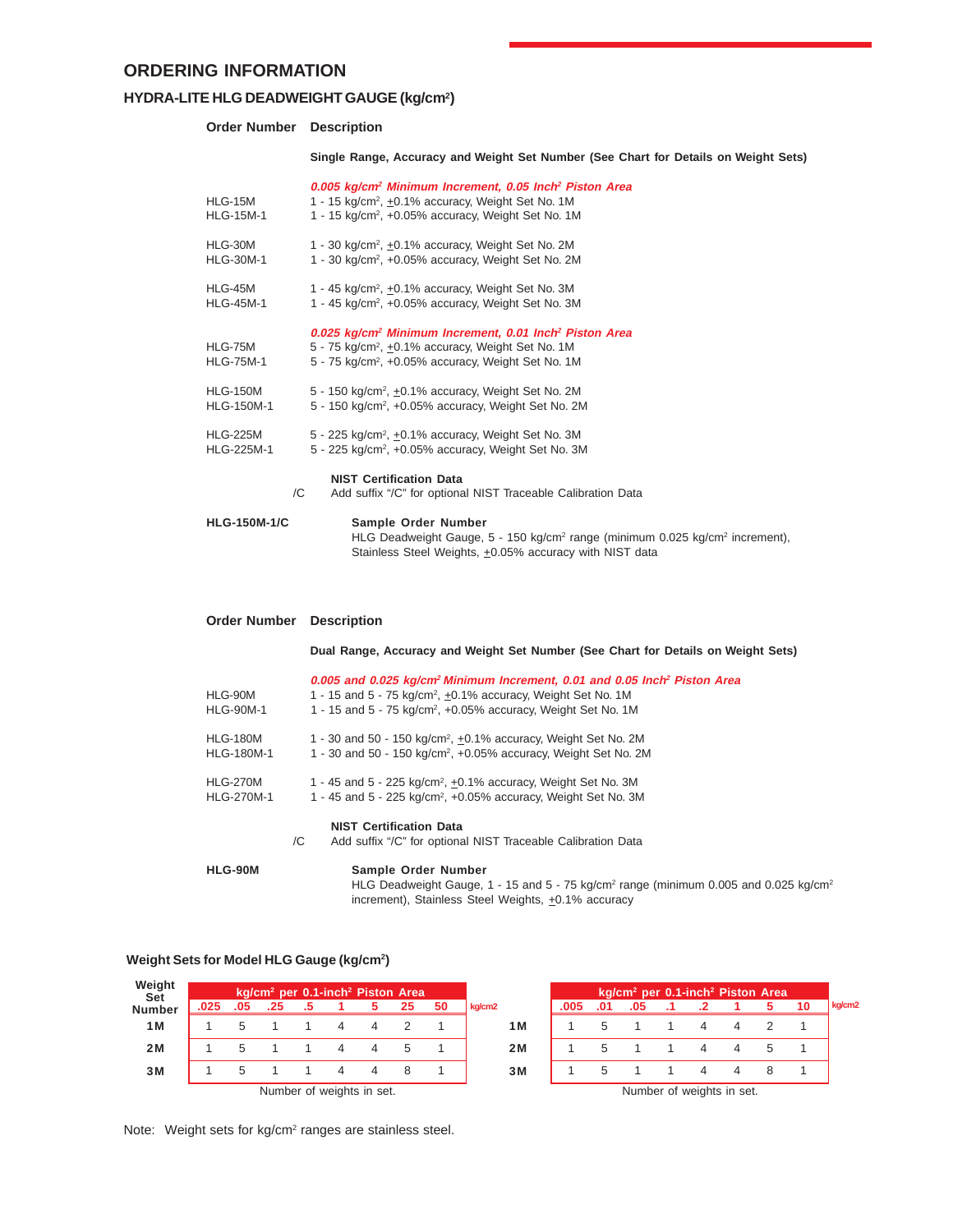#### **HYDRA-LITE HLG DEADWEIGHT GAUGE (kPa)**

#### **Order Number Description**

#### **Single Range, Accuracy and Weight Set Number (See Chart for Details on Weight Sets)**

| <b>HLG-1500N</b><br>HLG-1500N-1 | 0.5 kPa Minimum Increment, 0.05 Inch <sup>2</sup> Piston Area<br>100 - 1500 kPa, +0.1% accuracy, Weight Set No. 1N<br>100 - 1500 kPa, +0.05% accuracy, Weight Set No. 1N |
|---------------------------------|--------------------------------------------------------------------------------------------------------------------------------------------------------------------------|
| <b>HLG-3000N</b>                | 100 - 300 kPa, ±0.1% accuracy, Weight Set No. 2N                                                                                                                         |
| HLG-3000N-1                     | 100 - 3000 kPa, +0.05% accuracy, Weight Set No. 2N                                                                                                                       |
| <b>HLG-4500N</b>                | 100 - 4500 kPa, +0.1% accuracy, Weight Set No. 3N                                                                                                                        |
| HLG-4500N-1                     | 100 - 4500 kPa, +0.05% accuracy, Weight Set No. 3N                                                                                                                       |
| <b>HLG-7500N</b><br>HLG-7500N-1 | 2.5 kPa Minimum Increment, 0.01 Inch <sup>2</sup> Piston Area<br>500 - 7500 kPa, +0.1% accuracy, Weight Set No. 1N<br>500 - 7500 kPa, +0.05% accuracy, Weight Set No. 1N |
| <b>HLG-15000N</b>               | 500 - 15000 kPa, $\pm$ 0.1% accuracy, Weight Set No. 2N                                                                                                                  |
| HLG-15000N-1                    | 500 - 15000 kPa, +0.05% accuracy, Weight Set No. 2N                                                                                                                      |
| <b>HLG-22500N</b>               | 500 - 22500 kPa, +0.1% accuracy, Weight Set No. 3N                                                                                                                       |
| HLG-22500N-1                    | 500 - 22500 kPa, +0.05% accuracy, Weight Set No. 3N                                                                                                                      |
| /C                              | <b>NIST Certification Data</b><br>Add suffix "/C" for optional NIST Traceable Calibration Data                                                                           |
| <b>HLG-7500N-1/C</b>            | Sample Order Number<br>$\sim$ $\sim$ $\sim$                                                                                                                              |

HLG Deadweight Gauge, 500 - 7500 kPa range (minimum 2.5 kPa increment), Stainless Steel Weights,  $\pm$ 0.05% accuracy with NIST data

#### **Order Number Description**

#### **Dual Range, Accuracy and Weight Set Number (See Chart for Details on Weight Sets)**

|                   | 0.5 and 2.5 kPa Minimum Increment, 0.01 Inch <sup>2</sup> Piston Area |
|-------------------|-----------------------------------------------------------------------|
| <b>HLG-9000N</b>  | 100 - 1500 and 500 - 7500 kPa, +0.1% accuracy, Weight Set No. 1N      |
| HLG-9000N-1       | 100 - 1500 and 500 - 7500 kPa, +0.05% accuracy, Weight Set No. 1N     |
| <b>HLG-18000N</b> | 100 - 3000 and 500 - 15000 kPa, +0.1% accuracy, Weight Set No. 2N     |
| HLG-18000N-1      | 100 - 3000 and 500 - 15000 kPa, +0.05% accuracy, Weight Set No. 2N    |
| <b>HLG-27000N</b> | 100 - 4500 and 500 - 22500 kPa, +0.1% accuracy, Weight Set No. 3N     |
| HLG-27000N-1      | 100 - 4500 and 500 - 22500 kPa, +0.05% accuracy, Weight Set No. 3N    |
|                   | <b>NIST Certification Data</b>                                        |
|                   | Add outting "IO" for ontional NIOT Tropophla Collegetion Data         |

/C Add suffix "/C" for optional NIST Traceable Calibration Data

# **HLG-27000N/C Sample Order Number**

HLG Deadweight Gauge, 100 - 4500 and 500 - 22500 kPa range (minimum 0.5 and 2.5 kPa increment), Stainless Steel Weights,  $\pm$ 0.1% accuracy with NIST data

#### **Weight Sets for Model HLG Gauge (kPa)**

| Weight<br><b>Set</b> | kPa per 0.5-inch <sup>2</sup> Piston Area |  |    |  |                           |     |  |           |       |     |  | kPa per 0.5-inch <sup>2</sup> Piston Area |    |     |     |      |       |
|----------------------|-------------------------------------------|--|----|--|---------------------------|-----|--|-----------|-------|-----|--|-------------------------------------------|----|-----|-----|------|-------|
| <b>Number</b>        | 2.5                                       |  | 25 |  | 100                       | 500 |  | 2500 5000 | l kPa | 0.5 |  | 10                                        | 20 | 100 | 500 | 1000 | I kPa |
| 1 <sup>N</sup>       |                                           |  |    |  |                           |     |  |           | 1N    |     |  |                                           |    |     |     |      |       |
| 2N                   |                                           |  |    |  |                           |     |  |           | 2N    |     |  |                                           |    |     |     |      |       |
| 3N                   |                                           |  |    |  |                           |     |  |           | 3N    |     |  |                                           |    |     |     |      |       |
|                      |                                           |  |    |  | Number of weights in set. |     |  |           |       |     |  | Number of weights in set.                 |    |     |     |      |       |

Note: Weight sets for kPa ranges are stainless steel.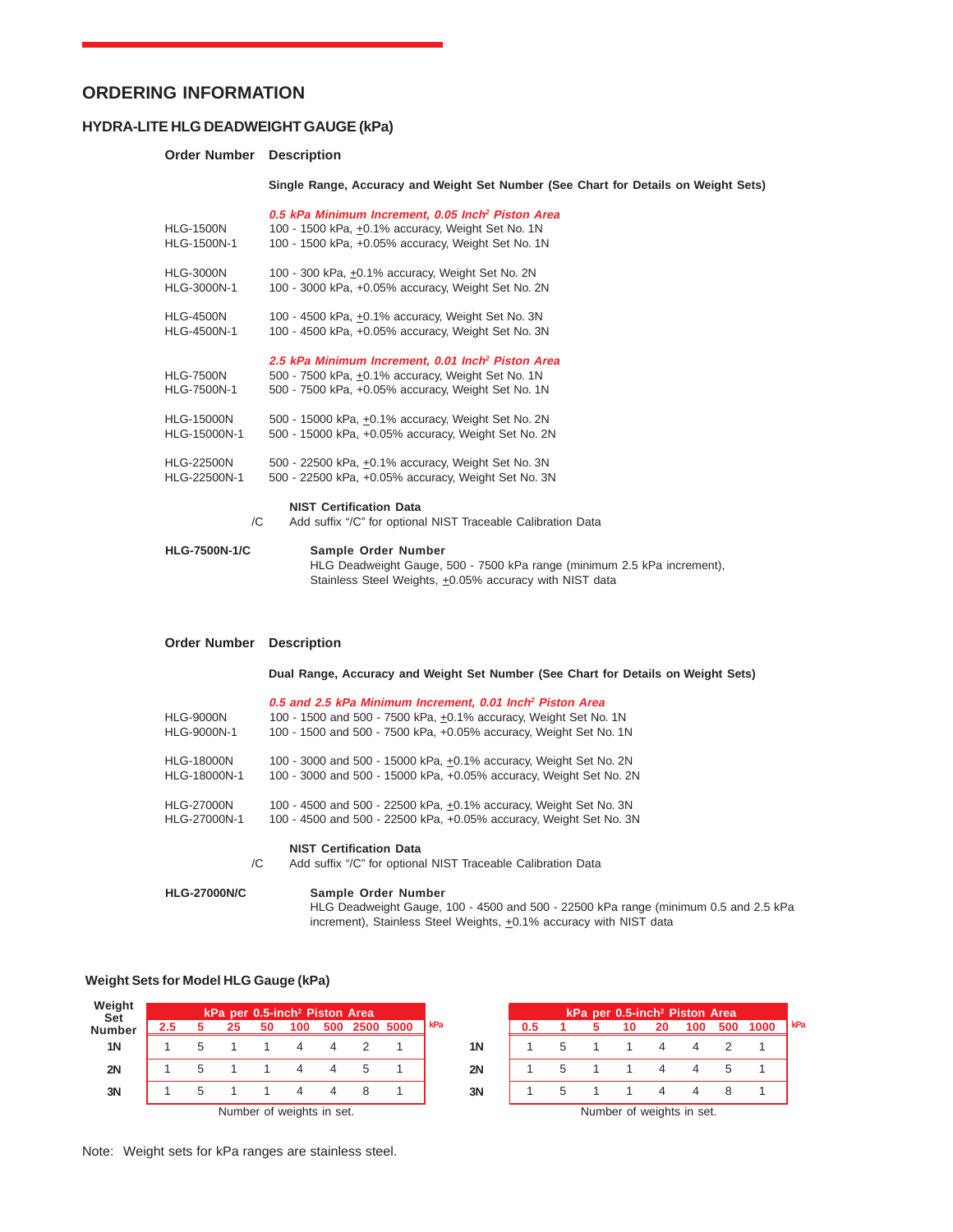### **HYDRA-LITE HLG DEADWEIGHT GAUGE (Bar)**

### **Order Number Description**

**Single Range, Accuracy and Weight Set Number (See Chart for Details on Weight Sets)**

| HLG-15B              | 0.005 Bar Minimum Increment, 0.05 Inch <sup>2</sup> Piston Area<br>1 - 15 Bar, +0.1% accuracy, Weight Set No. 1N                                          |
|----------------------|-----------------------------------------------------------------------------------------------------------------------------------------------------------|
| HLG-30B              | 1 - 30 Bar, +0.1% accuracy, Weight Set No. 2N                                                                                                             |
| HLG-45B              | 1 - 45 Bar, +0.1% accuracy, Weight Set No. 3N                                                                                                             |
| HLG-75B              | 0.025 Bar Minimum Increment, 0.01 Inch <sup>2</sup> Piston Area<br>5 - 75 Bar, +0.1% accuracy, Weight Set No. 1N                                          |
| <b>HLG-150B</b>      | 5 - 150 Bar, +0.1% accuracy, Weight Set No. 2N                                                                                                            |
| <b>HLG-225B</b>      | 5 - 225 Bar, +0.1% accuracy, Weight Set No. 3N                                                                                                            |
| /C                   | <b>NIST Certification Data</b><br>Add suffix "/C" for optional NIST Traceable Calibration Data                                                            |
| <b>HLG-7500N-1/C</b> | Sample Order Number<br>HLG Deadweight Gauge, 500 - 7500 kPa range (minimum 2.5 kPa increment),<br>Stainless Steel Weights, +0.05% accuracy with NIST data |

### **Order Number Description**

**Dual Range, Accuracy and Weight Set Number (See Chart for Details on Weight Sets)**

|                     | 0.005 and 0.025 Bar Minimum Increment, 0.01 Inch <sup>2</sup> Piston Area                                                                              |
|---------------------|--------------------------------------------------------------------------------------------------------------------------------------------------------|
| HLG-90B             | 1 - 15 and 5 - 75 Bar, +0.1% accuracy, Weight Set No. 1N                                                                                               |
| <b>HLG-90B-1</b>    | 1 - 15 and 5 - 75 Bar, +0.05% accuracy, Weight Set No. 1N                                                                                              |
| <b>HLG-180B</b>     | 1 - 30 and 5 - 150 Bar, +0.1% accuracy, Weight Set No. 2N                                                                                              |
| <b>HLG-180B-1</b>   | 1 - 30 and 5 - 150 Bar, +0.05% accuracy, Weight Set No. 2N                                                                                             |
| <b>HLG-270B</b>     | 1 - 45 and 5 - 225 Bar, +0.1% accuracy, Weight Set No. 3N                                                                                              |
|                     | <b>NIST Certification Data</b>                                                                                                                         |
|                     | Add suffix "/C" for optional NIST Traceable Calibration Data<br>/C                                                                                     |
| <b>HLG-180B-1/C</b> | Sample Order Number                                                                                                                                    |
|                     | HLG Deadweight Gauge, 1 - 30 and 5 - 150 Bar range (minimum 0.005 and 0.025 Bar<br>increment), Stainless Steel Weights, +0.05% accuracy with NIST data |

#### **Weight Sets for Model HLG Gauge (Bar)**

| Weight<br><b>Set</b> | kPa per 0.5-inch <sup>2</sup> Piston Area |  |    |    |                           |     |  |           |           | kPa per 0.5-inch <sup>2</sup> Piston Area |                           |  |    |    |     |             |      |            |  |
|----------------------|-------------------------------------------|--|----|----|---------------------------|-----|--|-----------|-----------|-------------------------------------------|---------------------------|--|----|----|-----|-------------|------|------------|--|
| <b>Number</b>        | $2.5\phantom{0}$                          |  | 25 | 50 | 100                       | 500 |  | 2500 5000 | l kPa     | 0.5                                       |                           |  | 10 | 20 | 100 | 500         | 1000 | <b>kPa</b> |  |
| <b>1N</b>            |                                           |  |    |    |                           |     |  |           | <b>1N</b> |                                           |                           |  |    |    |     |             |      |            |  |
| 2N                   |                                           |  |    |    |                           |     |  |           | 2N        |                                           |                           |  |    |    |     | $\mathbf b$ |      |            |  |
| 3N                   |                                           |  |    |    |                           |     |  |           | 3N        |                                           |                           |  |    |    |     |             |      |            |  |
|                      |                                           |  |    |    | Number of weights in set. |     |  |           |           |                                           | Number of weights in set. |  |    |    |     |             |      |            |  |

Note: Weight sets for Bar ranges are stainless steel.